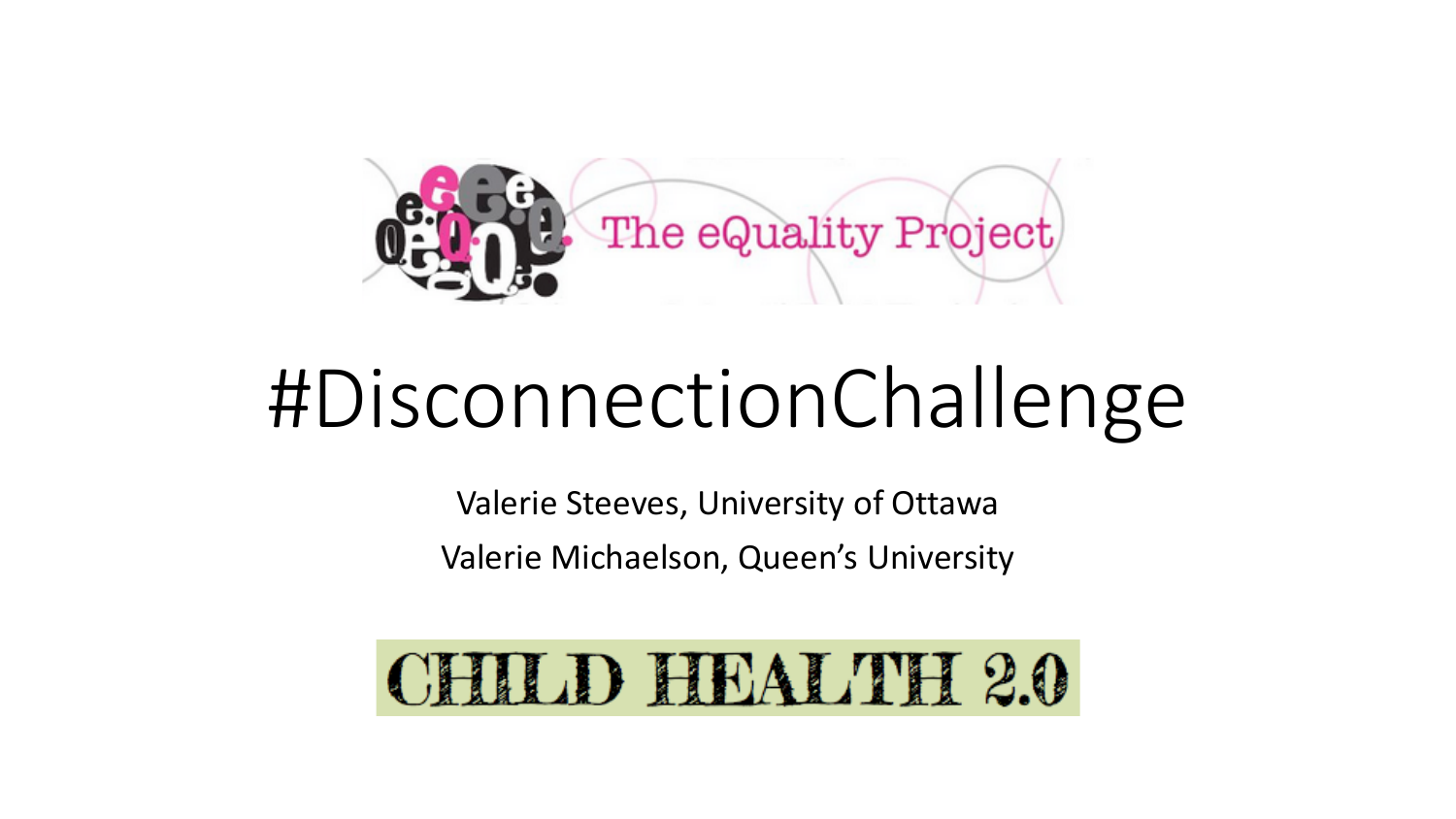#### Youth Participatory Action Research

- 6 youth between ages of 13-17
- Concerned about effects of media on their well-being
- Co-designed project with researchers input
- Focused on connections
	- With selves
	- With others
	- With nature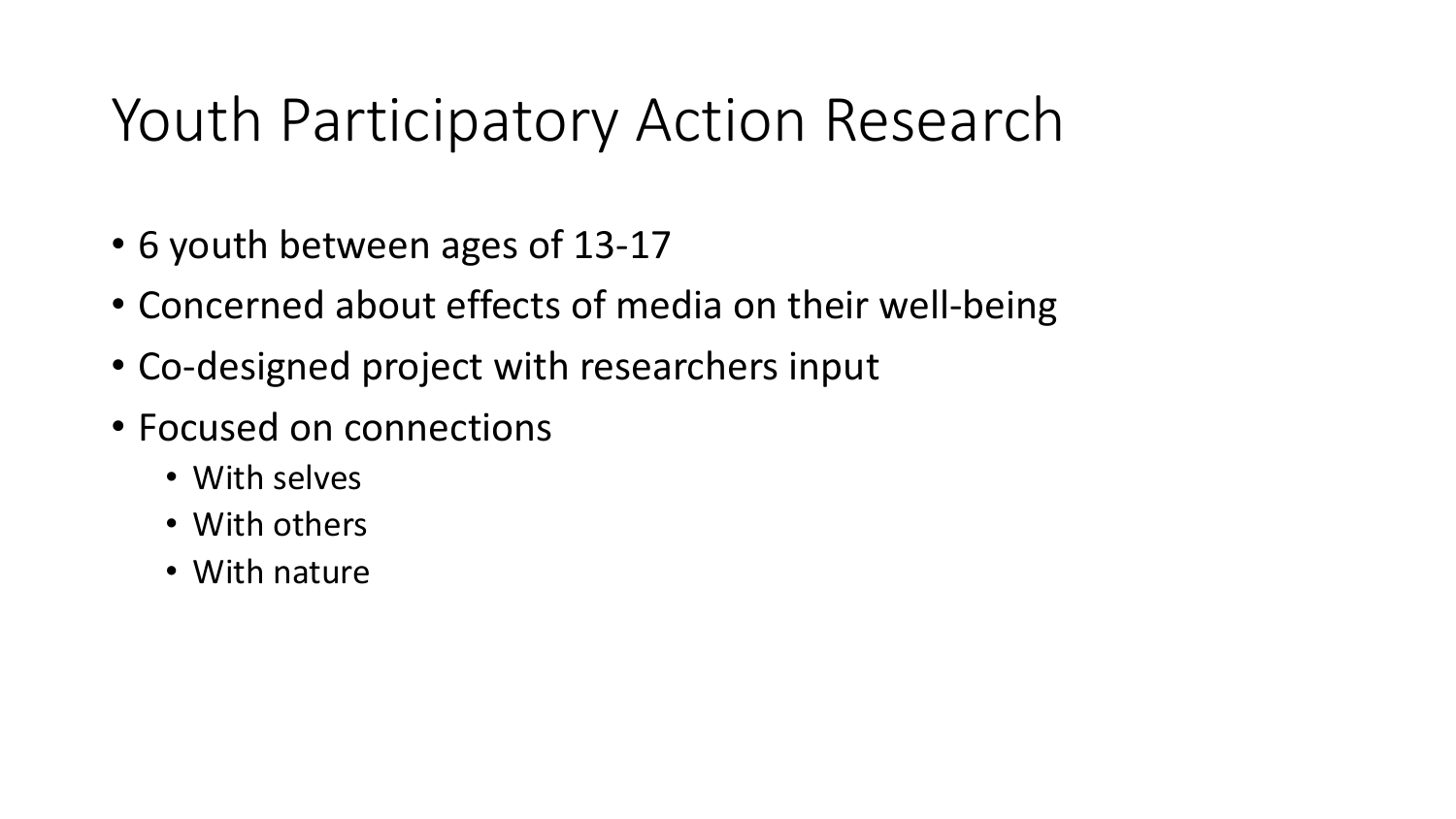#### Media Fast

- Diary of media use for 7 days over a 14 day period (5 school days, 2) weekend days)
- 7 day fast
	- No devices that connect to the Internet (phones, iPads, iPods, laptops)
	- Exceptions
		- School work
		- Paid work
		- Coordinating rides with parents
		- Music and movies/TV shows unless with family or group of friends
- Follow-up individual interviews (60-90 minutes)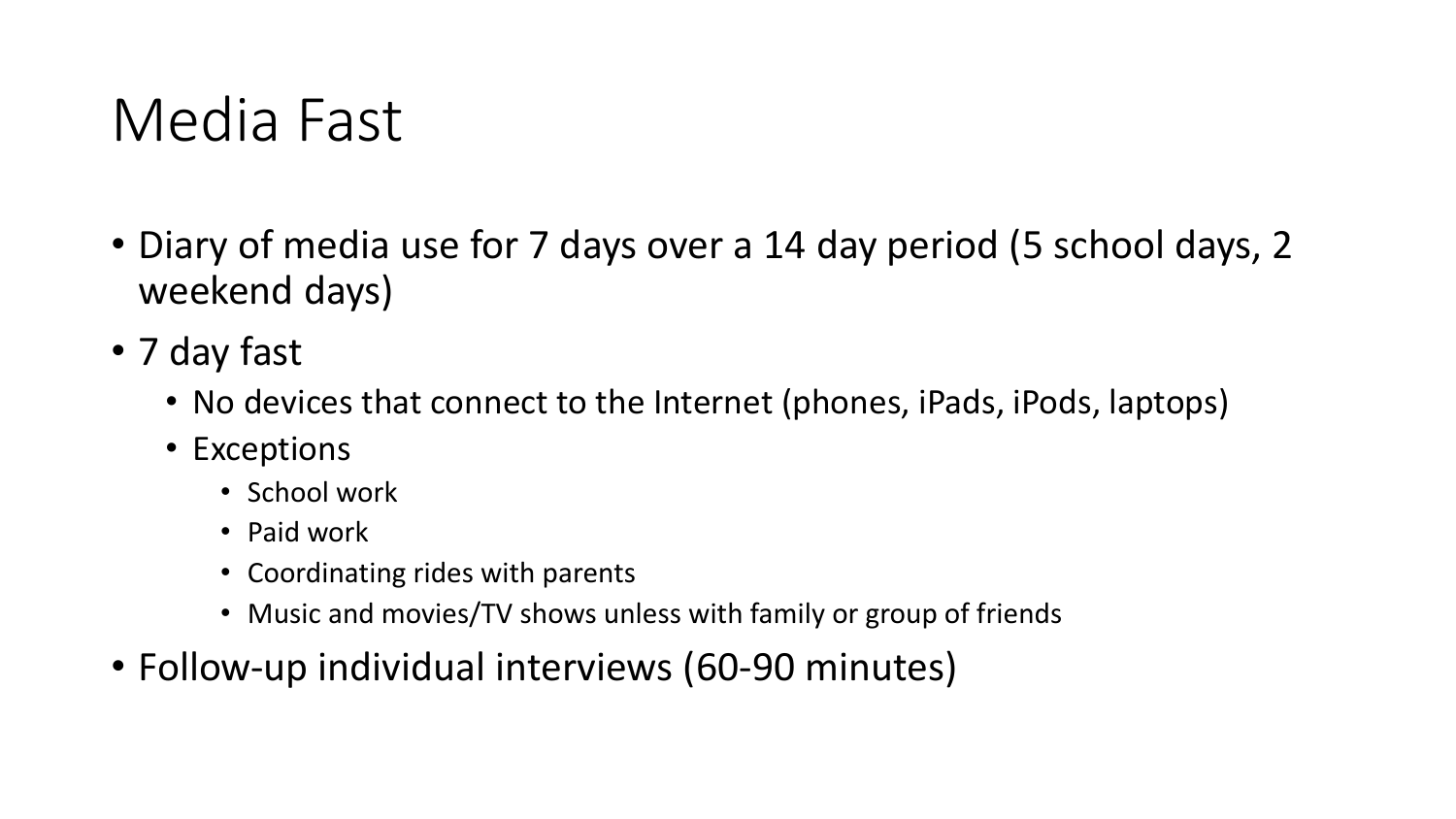# Thoughts about disconnecting before the fast

- This is going to be bad
- A disaster
- Difficult
- Worried
- Annoying
- Seemed like it'd be a big thing to do
- I didn't think I'd be able to do it or if I did do it it would be miserably
- Nothing to do, I would be super bored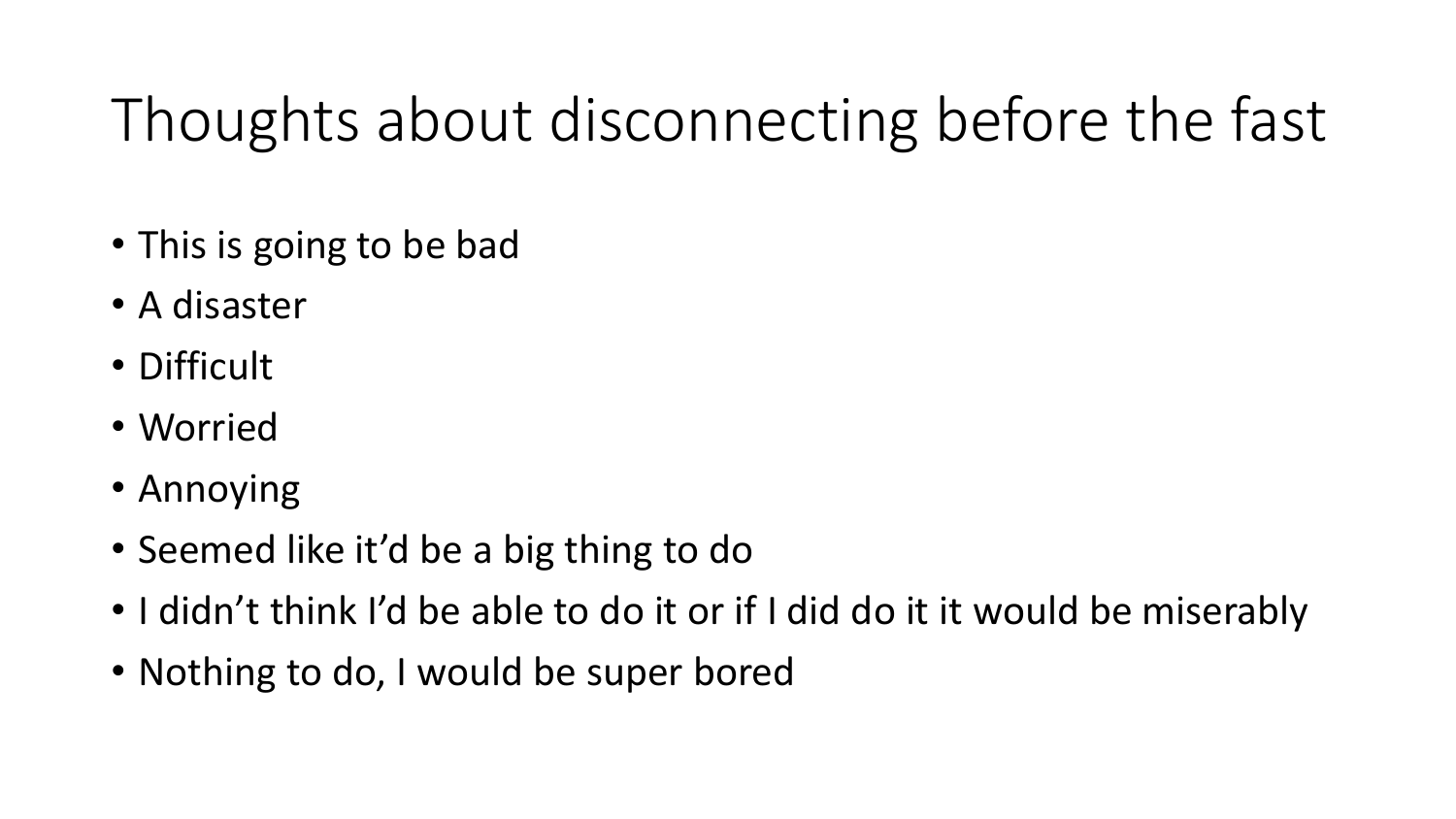# Thoughts about disconnecting after the fast

- At first it was kind of annoying ... I got used to it eventually
- Interesting, wow this isn't that bad
- Didn't find it as hard as I thought it would be
- Surprised and proud
- More open-minded
- The first day I was wondering [about my shows] but then I sort of forgot ...<br>It was OK
- Whatever, I don't really care
- I actually didn't really miss it much
- Once you try it, it's not that bad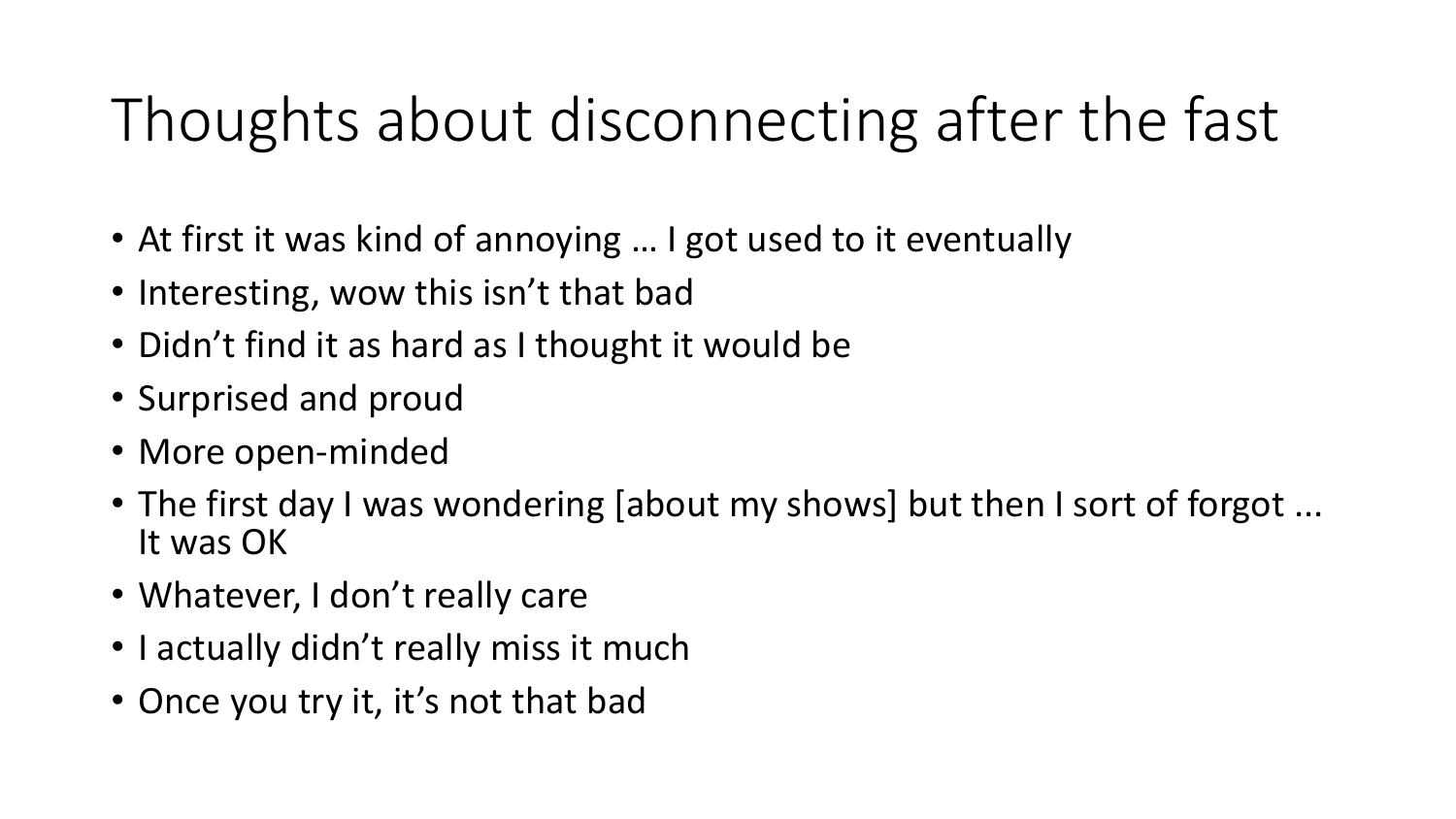Things I did during the fast: "[the day] just kinda got stretched out and I did more stuff"

- Hung out with friends in person
- Did homework well before deadlines
- Listened to music with friends and family
- Thought deep thoughts
- Ended my Snapchat streaks
- Read a lot more
- Baked cookies
- Went downtown
- Was more social with my family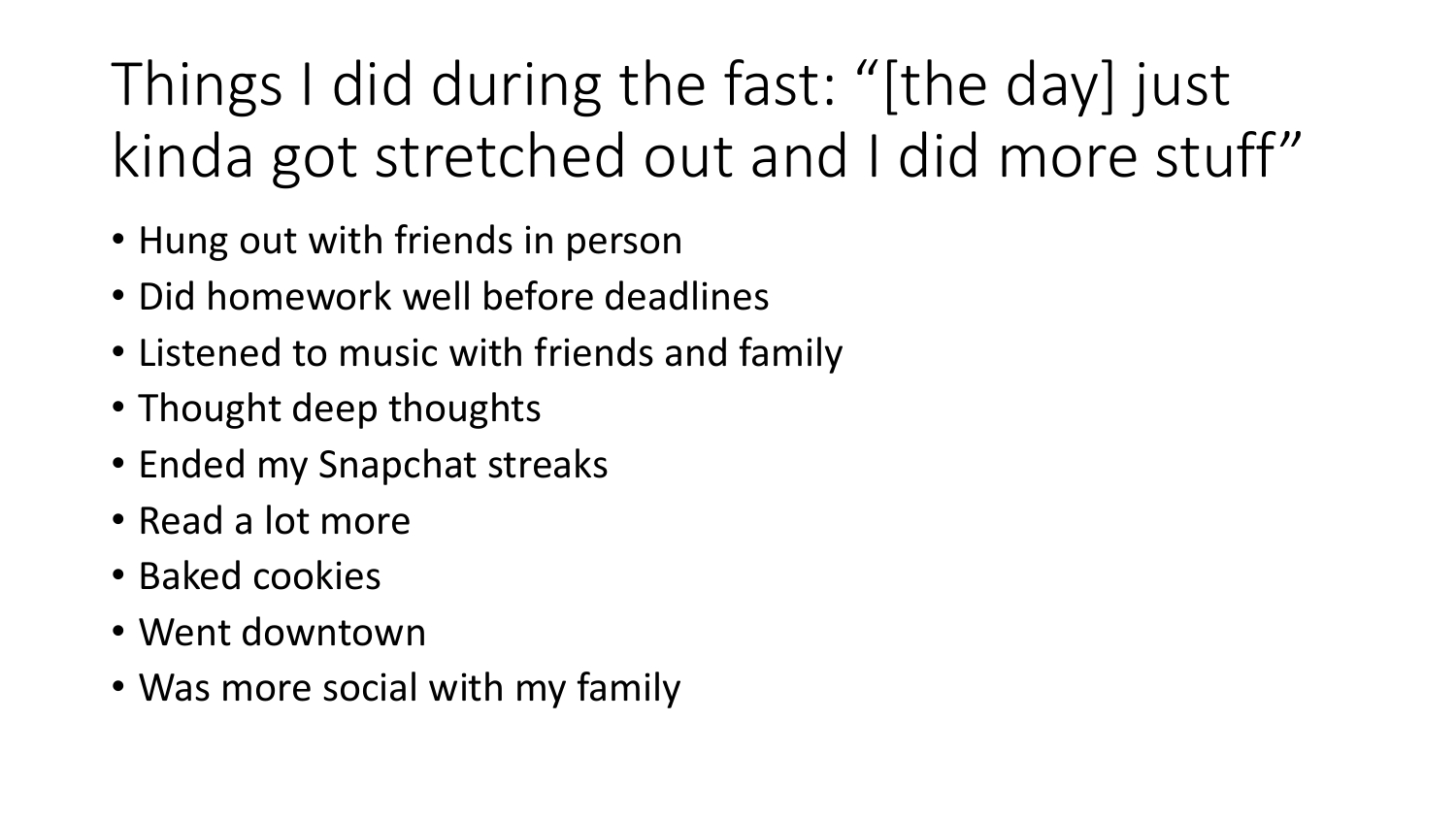How does networked technology effect my connections with myself, with other people and with nature?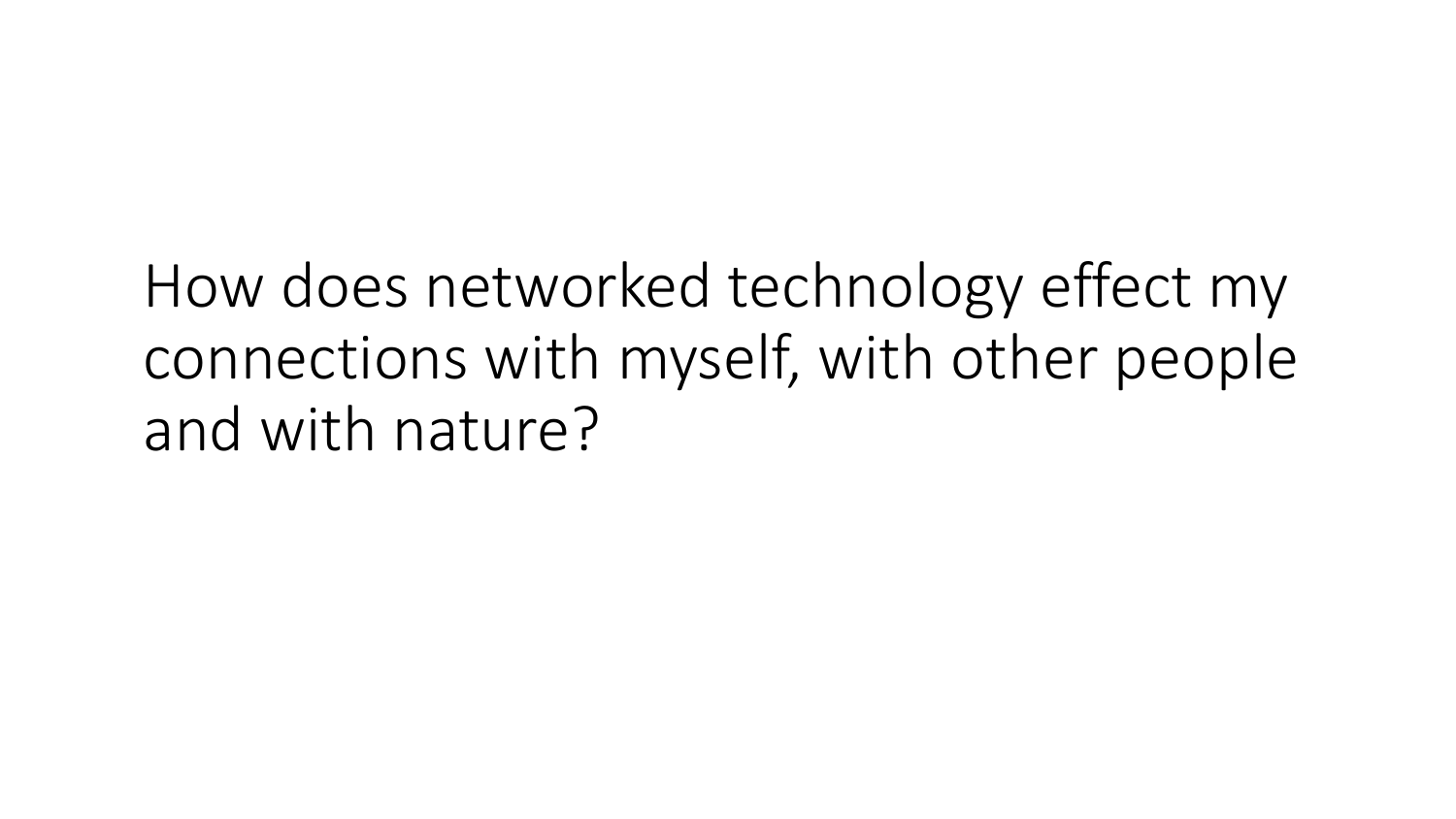#### I use technology a lot ...

- I don't think we realize how much we do use technology. We just think that it is...it is just part of our routine and so we don't realize what we are doing. But then when I wasn't using it for a week I realized that I do use it a lot even though I didn't think that I did.
- I was more aware of how much I wanted to use it and to talk to my friends and send a bunch of stuff. So that was cool to think about. And then I realized how much I do use technology every day.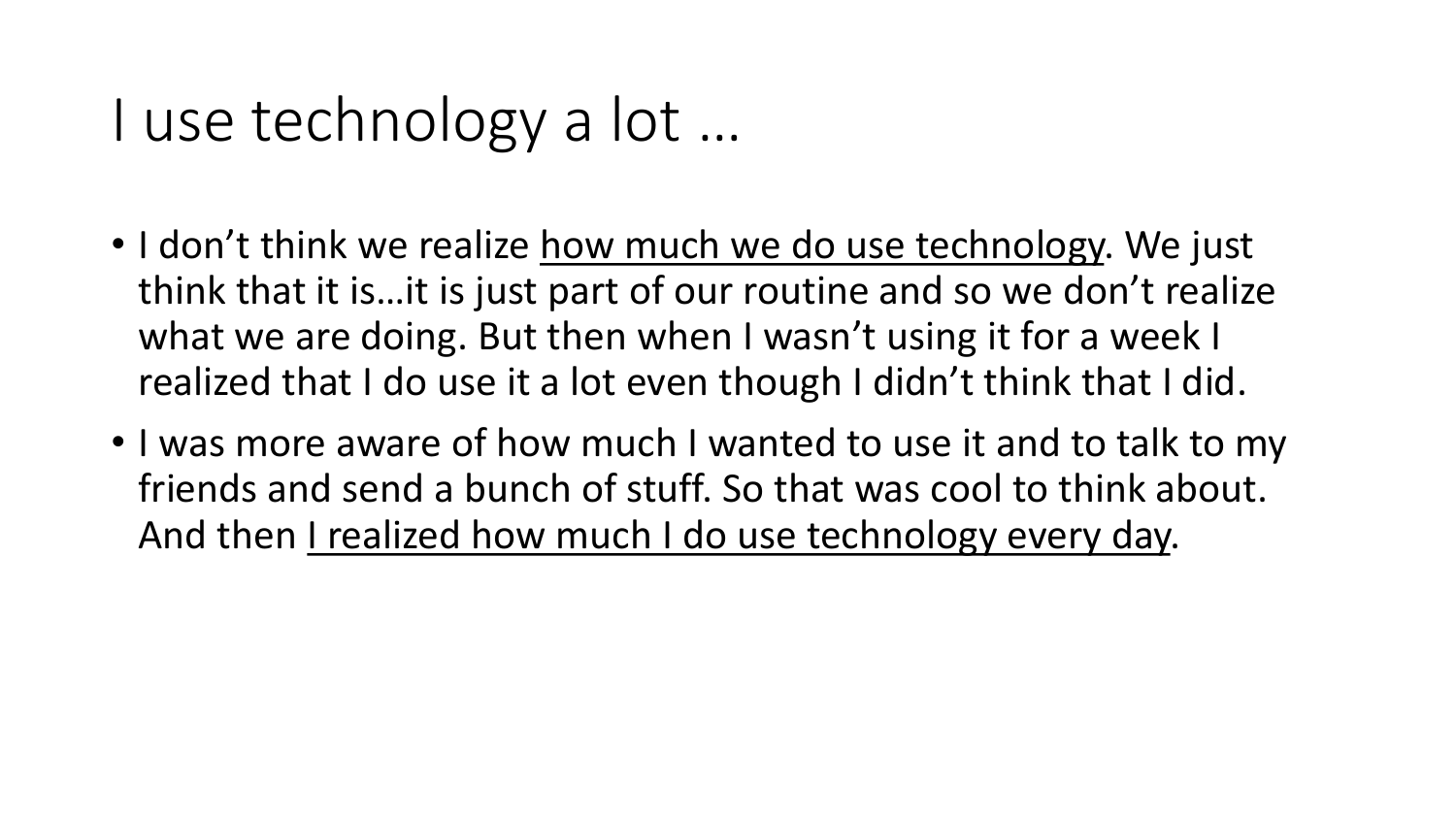#### ... especially for school (and work/activities)

- When I was on the fast I realized that I still had to use it for so many things like school and communication. So even though I didn't use it for recreational kind of things, there was still a lot of stuff that I needed to have it for.
- the stuff that the school uses. I didn't think-- I didn't think I used it that much but then I realized that I used it a lot to check homework.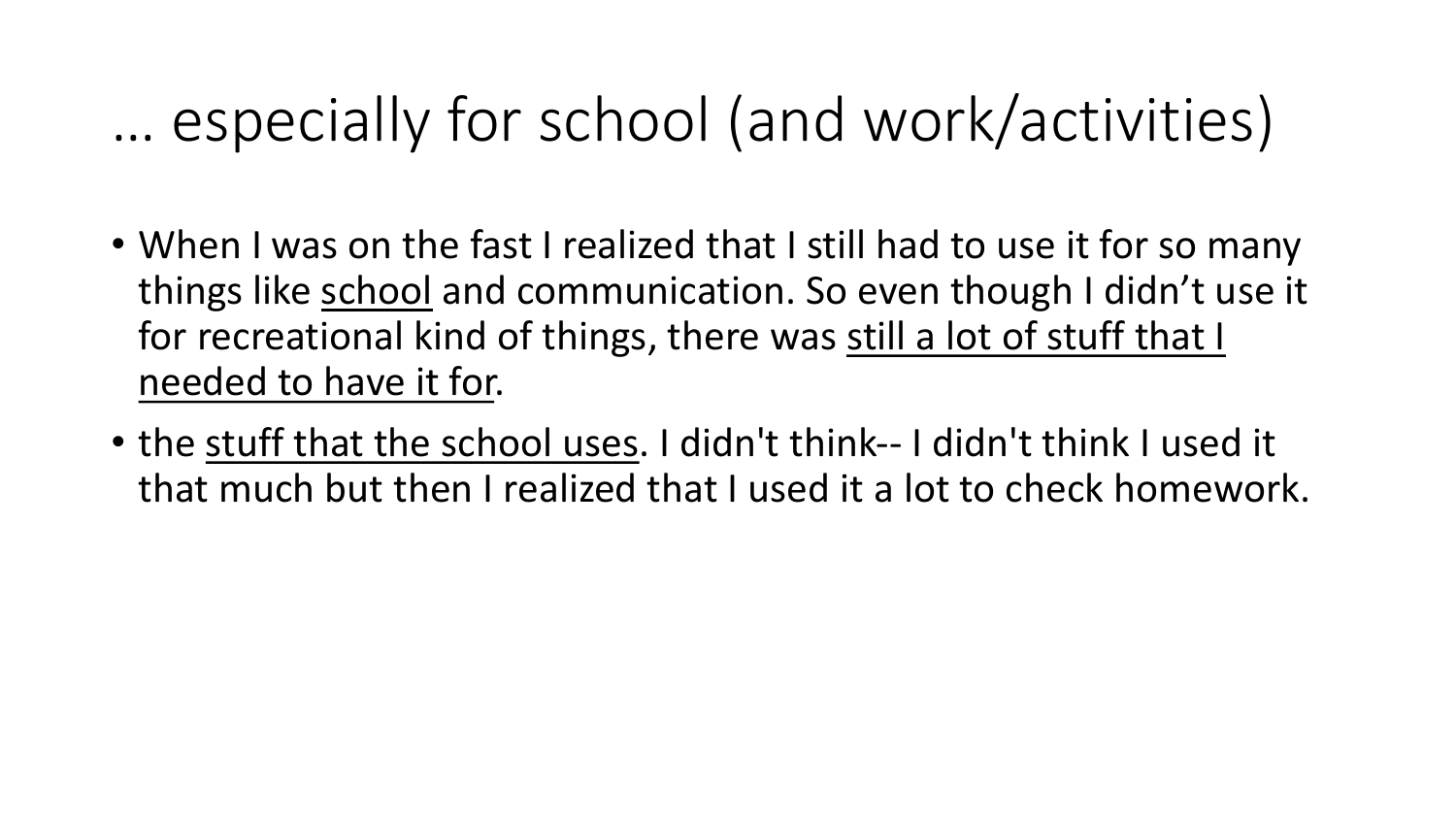#### It can be tiring and time-consuming

- I think that it is really mentally exhausting and it takes a lot of effort to keep track of and do all of those things. It is like a whole new aspect to your life that you have to take care of ... It was just a lot of added pressure onto your life.
- I realized, like how much time I had left when I wasn't allowed to use social media or anything.
- during the media fast it was easier for me to fall asleep. I think that was because there wasn't the distraction there for me. So I went to bed easily.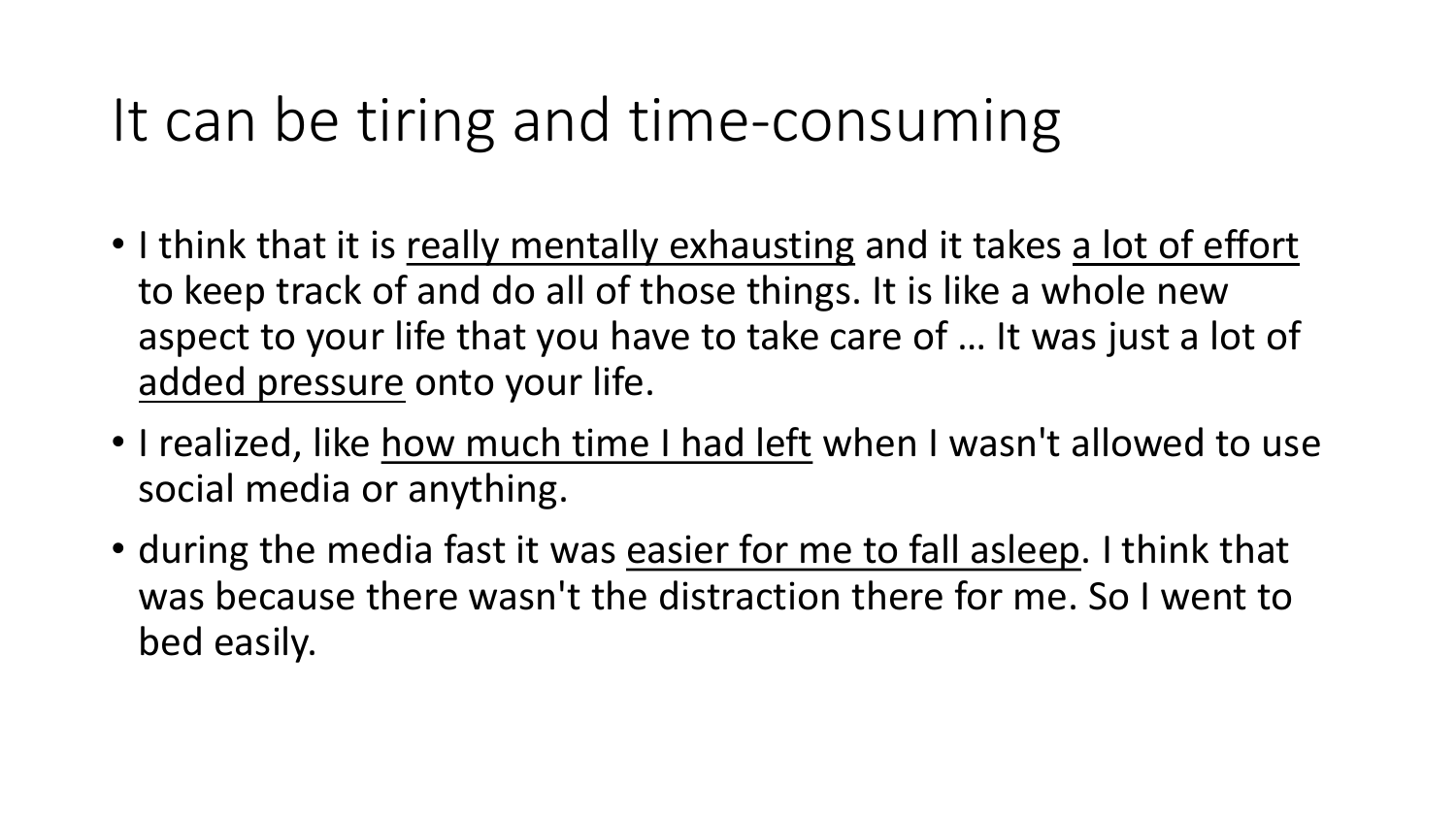## It's not as important to me as I thought

- I realized that it doesn't have too much meaning to it and it <u>isn't a really</u><br>important part of my day
- [Technology] It's not a big of a part as you think it is. Like, you never really notice that until you just take it away.
- I think that I realize that I spend a lot of time on my phone on social media and that it is not a really important part of my life, because when I stopped doing it my life didn't dramatically change.
- No [real difference to friendships] because ... I'd see them the people all the time
- I think it has but I would not keep up the fast forever. I don't think that is something that I would do. But it made me realize that it wasn't as important as I thought it was.

•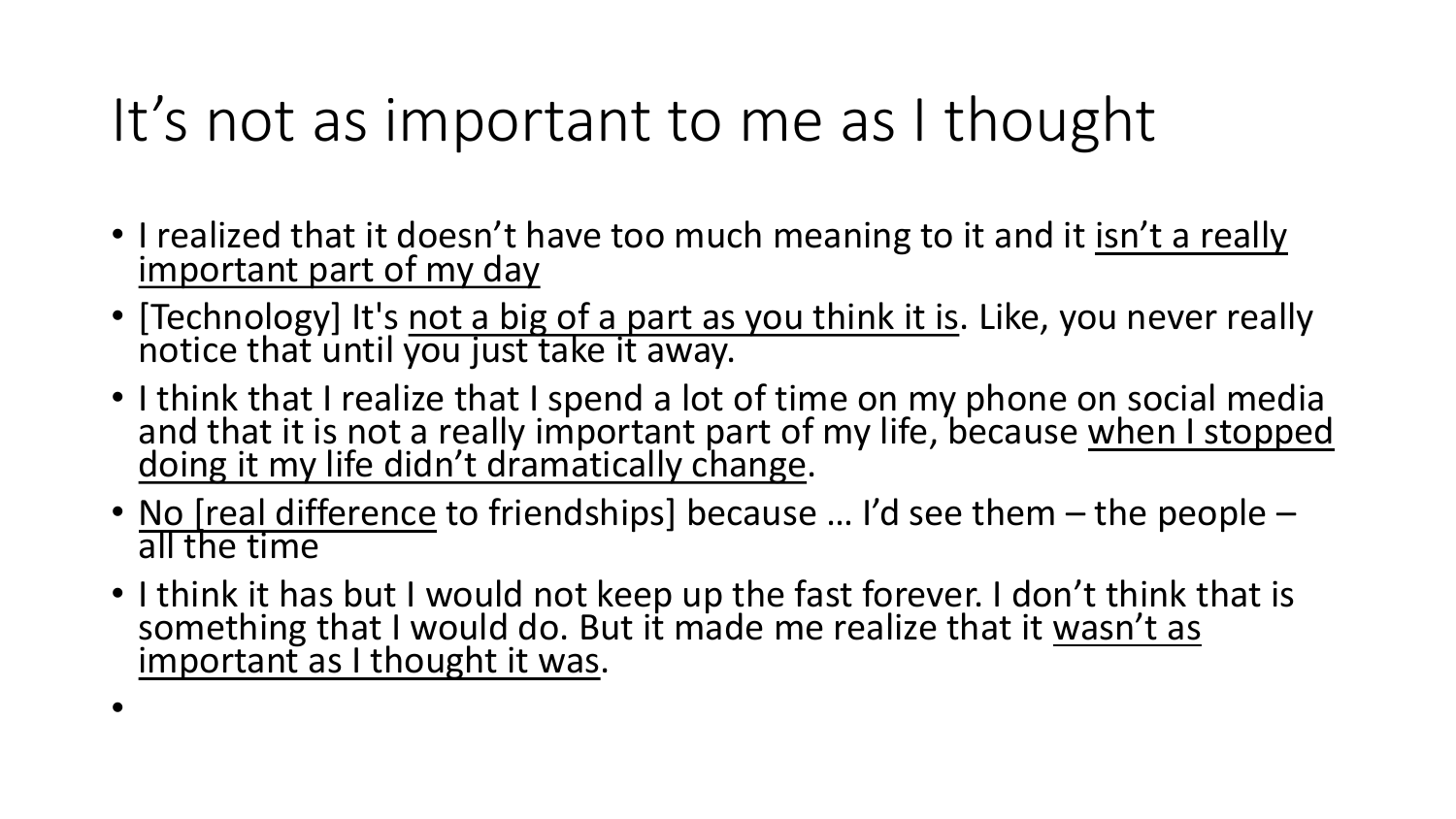## There are benefits to disconnecting

- It felt good not to worry about social media
- I do think technology does affect how you think and how you socialize with people. If you use technology way too much then that is bad and you will have no social skills. I feel that it is important to have some, unplug the screen time and go outside.
- I learned that whole thing about just using it to fill in time, and you don't like feel better afterwards and you can do other stuff that actually makes you feel good.
- it felt like more special if I saw them [friends], like, in person, because I couldn't just talk to them whenever I wanted.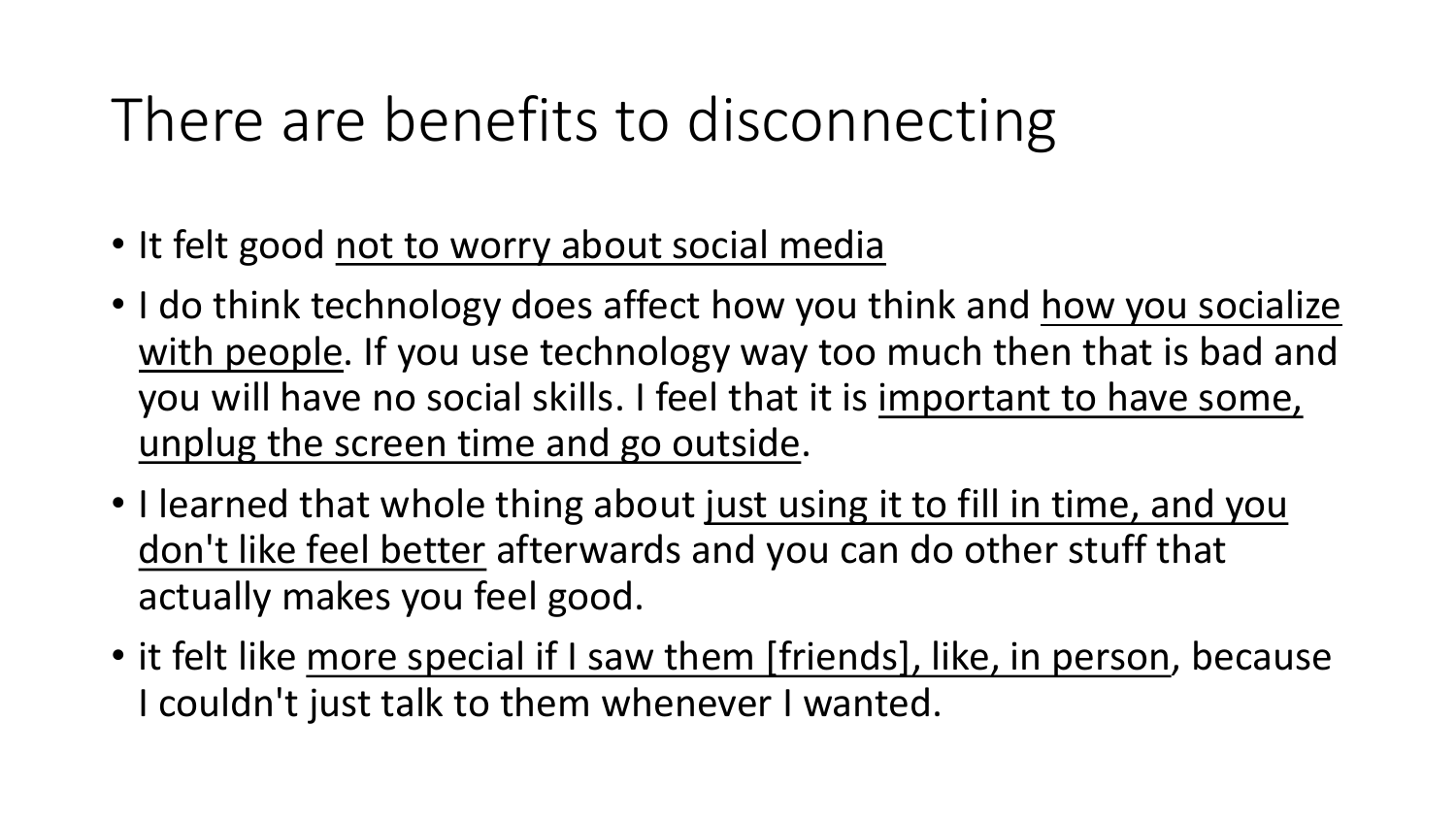## Even though I don't need it, there are benefits

- I absolutely don't need this to survive. But I would still rather have it.
- the part that surprised me the most was actually how much I shared jokes with people
- I would just be worried [if I didn't have my phone] that I would get an important text from my mom or that she would need to contact me and she couldn't that day
- But I think that technology is also really important. It can be social in the sense that you can meet people through technology and you can socialize<br>and learn about what is going on. Also it makes people open minded. Because if you hear about what is going on around the world then that is interesting.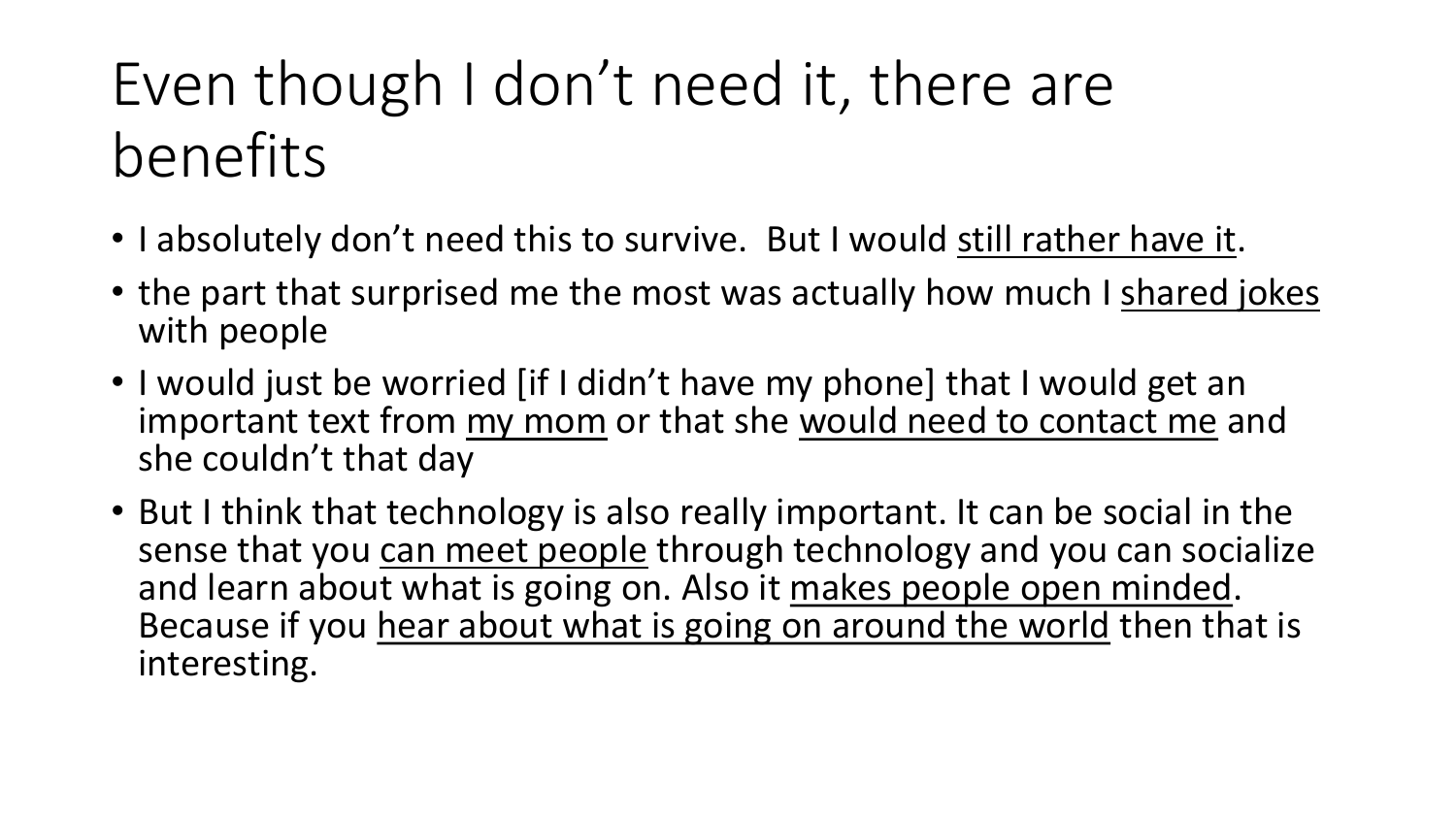#### I'll use it differently now

- Not too worried [if I didn't have technology in the future] because I know what I can do now and I have my strategies
- check my phone a lot less often.
- haven't been spending as much time on Snapchat
- I will just Snapchat my close friends.
- I am toning it down a bit. I haven't been caring about it as much
- And so when I am bored I will be like, okay I should go outside. And then I will go outside and actually have fun.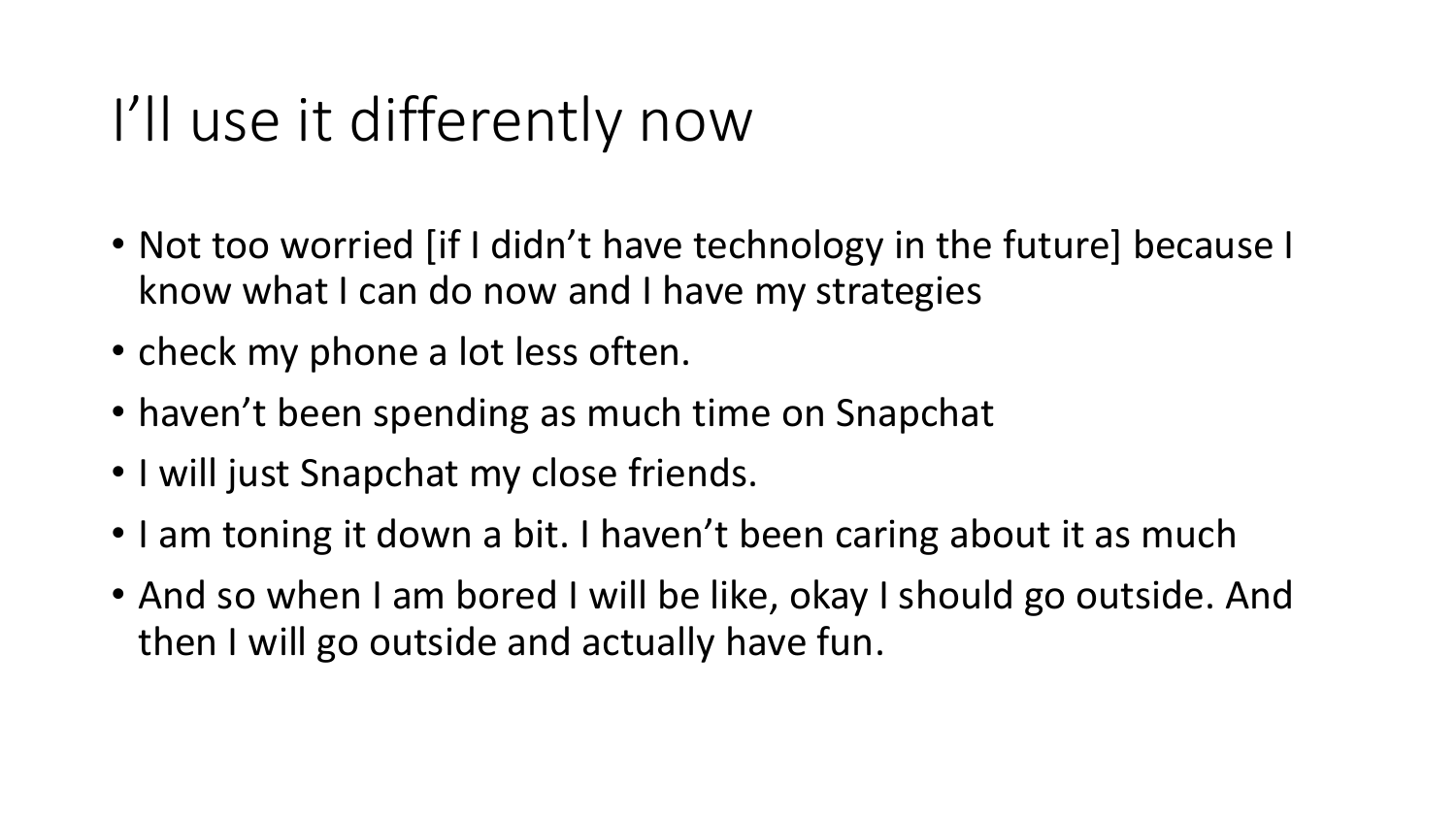### Things I learned about technology (1)

- when it's still like a new thing and after you've gotten used to it it's like... less interesting, it grows less interesting over time. So... yeah, something about how technology how it grows less and less interesting, but you still want to use it, because you're so used to using it.
- I'm gonna use less time on Instagram and stuff, but it also makes me value the time have to ... watch a movie or play Wii games more, because it's like, felt more special right after the fast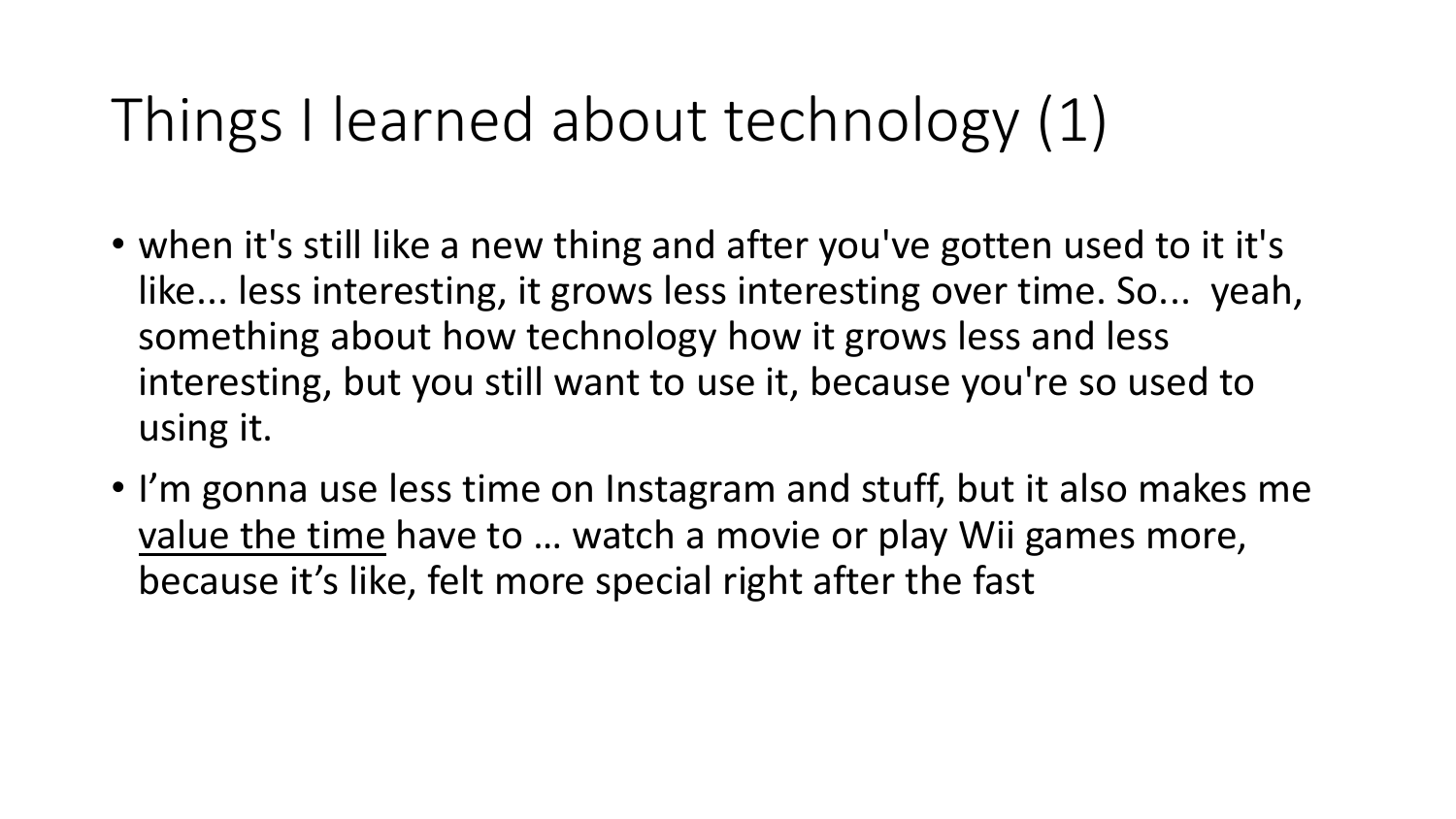## Things I learned about technology (2)

• Well if you're really into it, it'll suck you in and you won't have time-some people won't talk to other people face to face, they won't spend time with the family, they won't go outside, they won't do stuff that-- they won't experience stuff that they-- they might never do stuff because they don't wanna get out.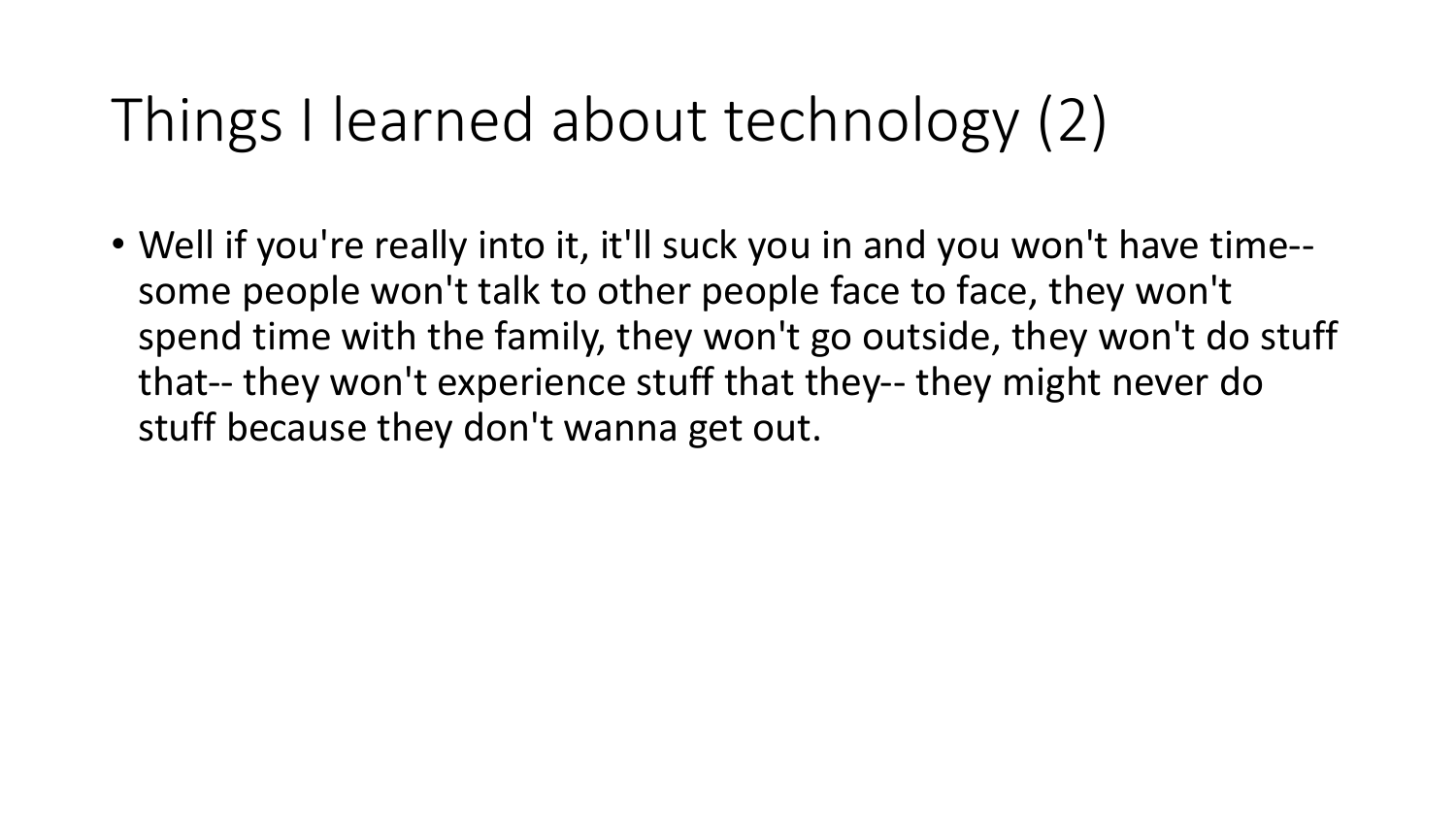### #DisconnectionChallenge